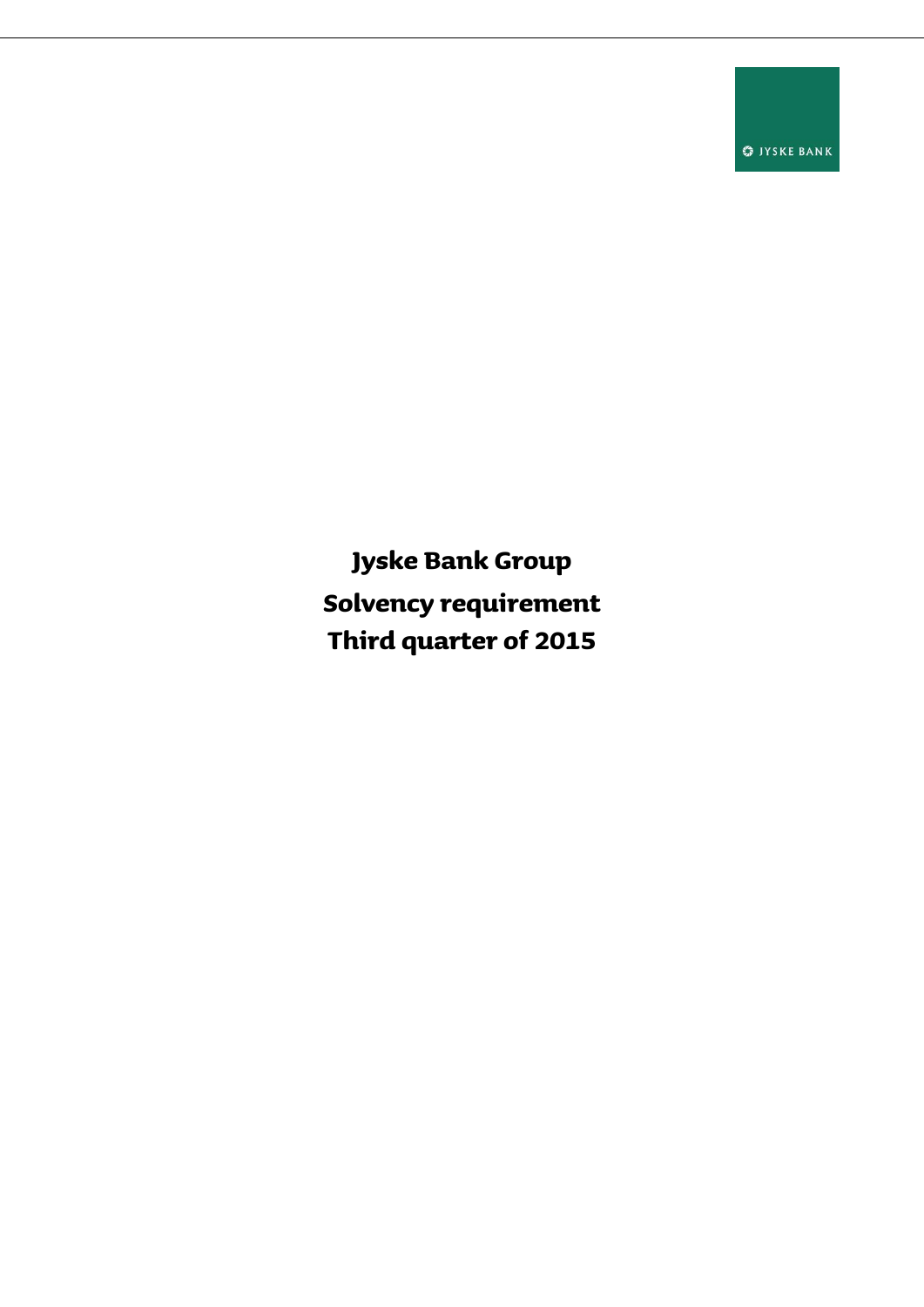To comply with Danish financial legislation, this report discloses the solvency requirement of the Jyske Bank Group for the third quarter of 2015.

The report serves as a quarterly follow-up to the publication "Risk and Capital Management 2014" which was published along with the annual report of the Group in February 2015.

Jyske Bank applies its own, internal model to determine the individual solvency requirement and the following table presents the solvency requirement grouped by risk category.

| <b>Solvency requirement</b>                          |             | <b>Jyske Bank Group</b> |             | <b>Jyske Bank A/S</b> |  |
|------------------------------------------------------|-------------|-------------------------|-------------|-----------------------|--|
| DKKm/pct.                                            |             |                         |             |                       |  |
|                                                      | Solvency    |                         | Solvency    |                       |  |
|                                                      | requirement | Pct. of REA             | requirement | Pct. of REA           |  |
| Credit risk                                          | 15,108      | 8.6                     | 14,816      | 11.0                  |  |
| Market risk                                          | 1,666       | 1.0                     | 1,666       | 1.2                   |  |
| Operational risk                                     | 985         | 0.6                     | 985         | 0.7                   |  |
| Other                                                | 893         | 0.5                     | 893         | 0.7                   |  |
| Individual solvency requirement                      | 18,652      | 10.7                    | 18,360      | 13.6                  |  |
| Individual solvency requirement + regulatory buffers | 19,201      | 11.0                    | 18,788      | 14.0                  |  |
| Capital requirement incl. transitional provisions    | 16,516      | 9.4                     | 10,761      | 8.0                   |  |
| Capital base                                         | 29,473      | 16.9                    | 29,337      | 21.8                  |  |
| Capital buffer                                       | 10,272      | 5.9                     | 10,549      | 7.8                   |  |

The individual solvency requirement makes up 10.7 % of the risk exposure (REA), which is higher than the solvency requirement according to the 8+ method as used by the Danish FSA and the legislative capital requirement incl. transitional provisions.

To complete the solvency requirement regulatory buffers totalling 0.3 % must be added to the individual solvency requirement resulting in a solvency requirement of the Group of 11.0 %. Given a capital ratio of 16.9 %, the Group has a capital buffer of 5.9 % at the end of third quarter of 2015.

The individual solvency requirement of the parent company (Jyske Bank A/S) is, as a conservative assumption, identical to that of the Group, as the parent is liable for all risk in the subsidiaries. However, a small technical correction is made to the credit risk. Besides this, the only difference in the individual solvency requirement (as a percentage of REA) between the Group and the parent is due to the difference in REA. At the end of third quarter of 2015 the individual solvency requirement of the parent is 13.6 % (14.0 % including the regulatory buffers).

The individual solvency requirement expresses Jyske Bank's assessment of the capital requirement given the Group's risk profile. Measurement of the individual solvency requirement rests on the Group's internal models for measuring economic capital, which comprise the risk types for which the Group wishes to set capital aside: credit risk, market risk, operational risk and business risk. In this way, the Group's data, experience and management are reflected.

Based on the calculation of economic capital, it is assessed whether any considerable circumstances have not been addressed by the calculation model or for which, by way of precaution, funding is desirable. In that case, additional capital will be set aside. The additional capital addresses the uncertainty relating to specific circumstances and the model setup.